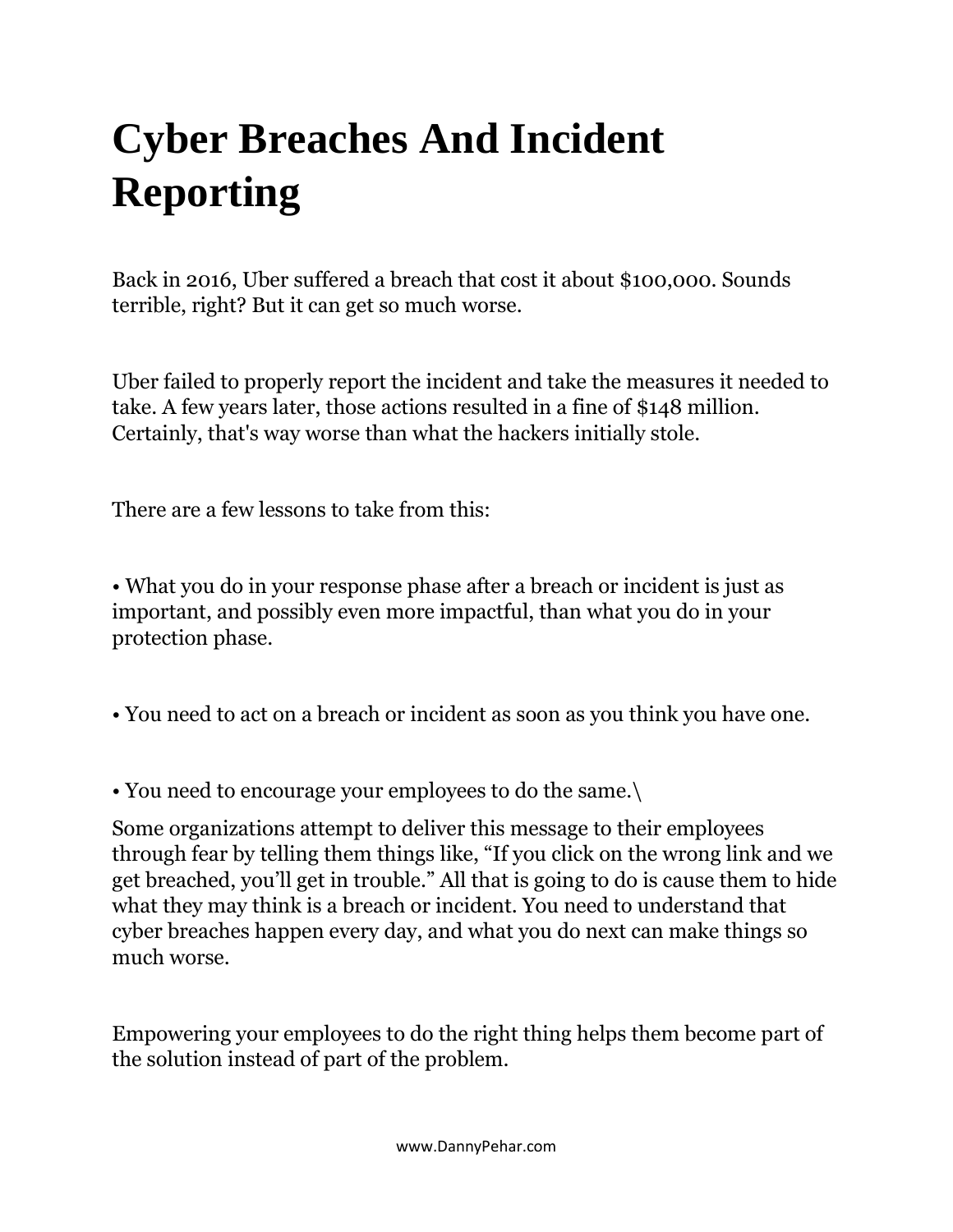To make it easy on you to have this conversation with your employees, here are six considerations you can share with your team that will help them determine whether a cybersecurity incident has taken place.

• Was the confidentiality, integrity or availability of data, information systems or computer assets belonging to you or your organization potentially exposed?

- Was IT equipment lost or stolen?
- Were explicit or implied security policies violated?
- Were network or computer systems breached or attacked?
- Was there inappropriate use or unauthorized access?
- Did another person display suspicious behavior?

Once it's determined that a security incident happened, employees should be encouraged to immediately report on the following:

- Is the incident still in progress?
- What are the details pertaining to the incident?

• When did the incident occur? (Include both the date and time.) If you're not sure, then when did you first become aware of the incident?